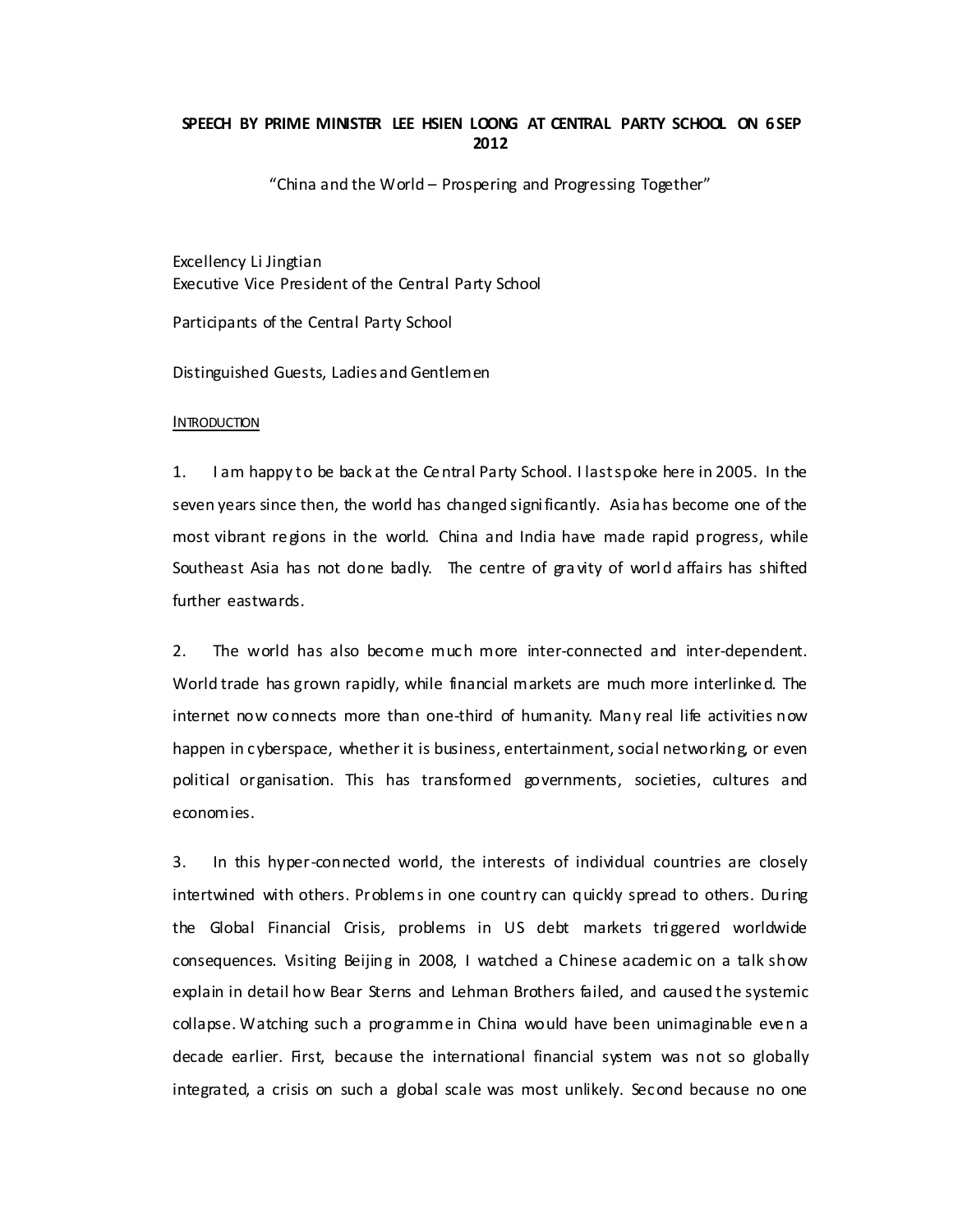would have thought that the Chinese public would have suc h a sophisticated interest in the complicated details of international financial markets.

4. China has bene fitted from globalisation. Chinese workers and factories serve consumers and markets around the world. China has gained access to new tec hnologies, investments and ideas. At the same time, China has catalysed globalisation too. More than one billion Chinese are joining the international ec onomy, not just as workers but as enginee rs, scientists, e ntrepre neurs and consumers. Many countries are feeling the impact of China's rise. Their industries, jobs and societies are undergoing far-reaching changes. The long-term bene fits of China's rise are enormous, but so are the short-term challenges of adjusting to the new competitive environment. The transition will be difficult and painful.

5. But China is now at a critical juncture. The Central Party School's website contains many articles debating China's economic, social and political reforms. You are clearly seized with these issues. China needs to upgrade its economy to continue improving people's lives. It has to restructure from an export-led economy to a more sustainable, demand‐dri ven one. It must p repare for a rapidly a geing population, strengt hen social safety nets and address rising income ine quality. Itmust also undertake political re forms to meet rising public expe ctations for accountability, while maintaining social order and stability. How to implement such re forms, and how quickly, are vi gorously debated. These are serious and complex c hallenges for any country, let alone one t he size of China. It is therefore natural that Chi na's leaders are preoccupied with these domestic priorities.

#### CHINA'S ROLE IN THEWORLD

6. Howe ver, China's external i nterests are e qually important. China has become a major player in the global system, highly interdependent with the rest of the world. China's growing weight means that its every action is scruti nised internationally, and its foreign and domestic policies invariably affect other countries. For example, China's demand for natural resources moves global markets; China's trade balance a ffects the international fina ncial system; China's security policies influe nce other countries'

2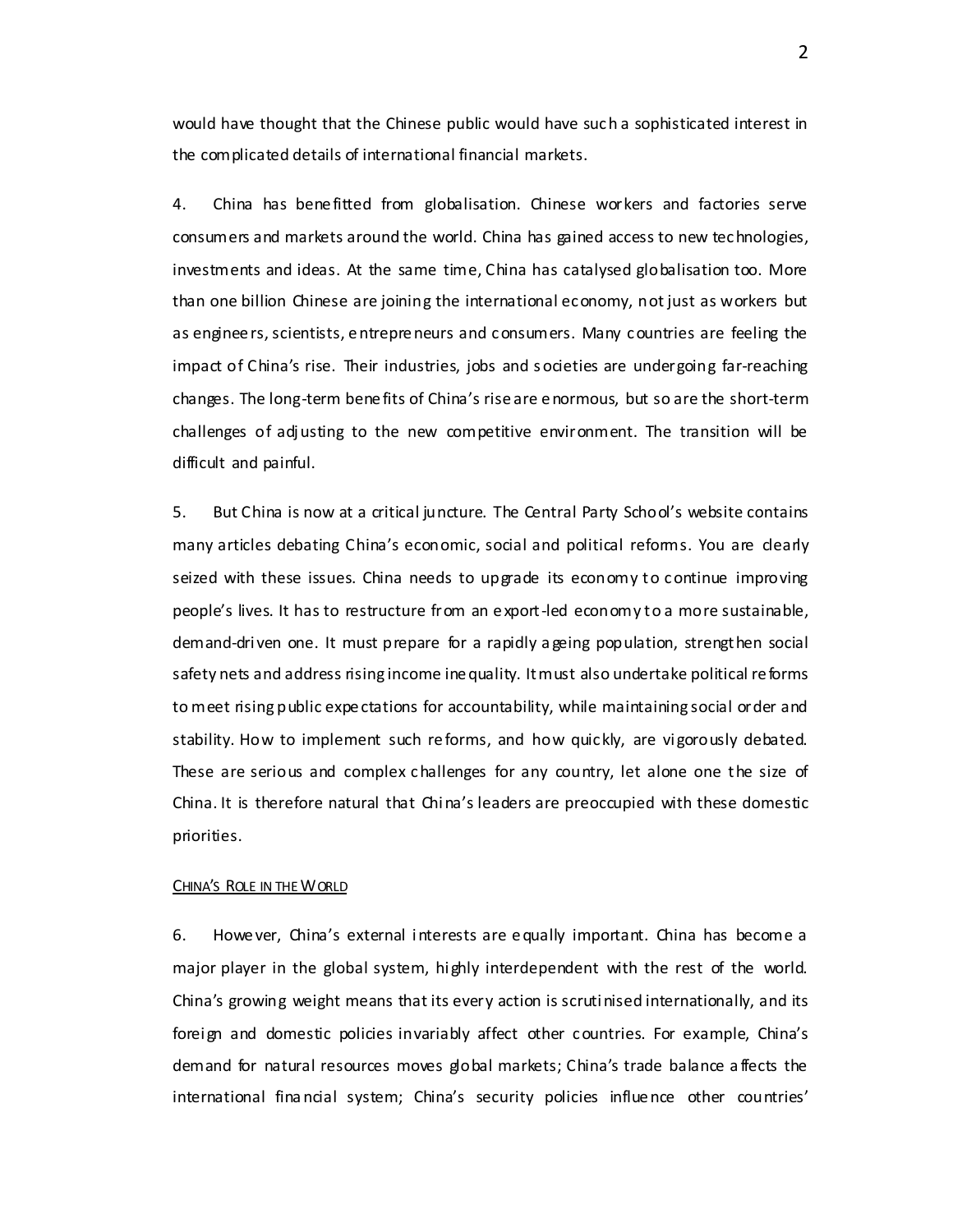strategic calculations. Hence, it is in China's own interests to take into account the impact of its policies on other countries.

7. China is no longer an isolated, self-sufficient Middle Kingdom. It is the world's second largest economy and a major trading nation. It de pends on an open, inclusive and fair global trade system to thrive. It nee ds a stable external environment, and good relations with ot her countries, so that it can focus on economic development. It is such a major player that no global issue can be resol ved without China's participation, be it climate change, the Doha Round or nuclear non‐proliferation.

8. China's integration into the international system has been smoot h, considering how large China's impact has been. China has bene fitted greatly from a stable and peaceful global environment. It is in China's interests to uphold this international order, inparticular the international rule of law, and a global system that isrelevant and fair to all nations big and small. China has done so, for example by joining the WTO and abiding by itsrulings in t rade disputes. This reinforces what China hasre peatedly affirmed –t hat it will not seek hegemony, and wishes for amicable, equal, win-win relations with others.

9. That is why Singapore believes that China's peaceful development will benefit Singa pore and t he world, and has supported China's development in tangible ways. A prosperous, stable China, well inte grated into the world community, is a major force for peace, prosperity and stability in Asia and the world.

#### CHINA‐US RELATIONS

10. Among China's external relationships, none is more important than that with the US. This is the most important bilateral relationship for both parties, and for the entire world.

11. The US will remain the dominant superpower for the foreseeable future. It is currently facing some very di fficult problems, but it is not a nation in decline. The US is an enormously resilient and creative society, which attracts and absorbs talent from all over the world, includingmany from China and the rest of Asia. These new arrivals o ften integrate successfully into the US and make significant contributions to their society,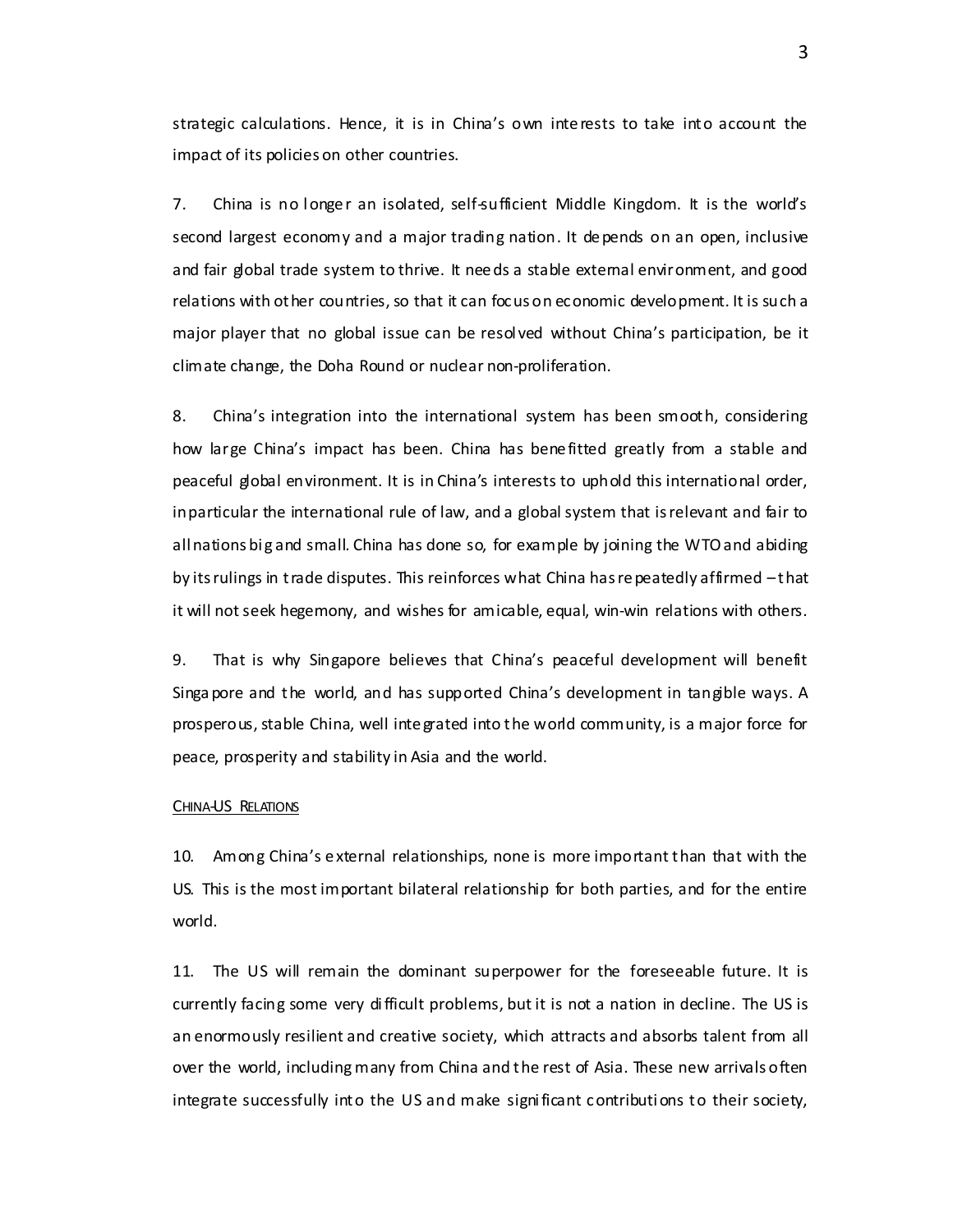academia or business. All eight Nobel Prize winners in science who are of Chinese descent either were or subsequently became American citizens. We should ne ver under‐ estimate the US' capacity to reinvigorate and reinvent itself.

12. Our whole re gion, including Singapore, will be affected by how China‐US relations develop. We hope Chi na‐US relations flourish, because we are friends of bot h countries. We do not wish to see their relations deteriorate, or be forced to choose one or the other. Singapore's influence is modest, but we will do what we can to foster good relations,through our statements and actions.

13. China and the US share many interests. China relies on US markets and technology. For many US companies, China is a ke y export market and manufactu ring base. China is t he largest forei gn holder of US Treasury securities, and he nce does not wish to see the US economy in trouble. While visiting China in 2009, US Secretary of State Hillary Clinton saidt hat both sides are in the same boat and should t herefore work together, and avoid a clash.Singapore agrees with this view.

14. Nevert heless, China‐US relations are multi‐faceted. Although t here are obvious areas for c ooperation, there are also areas where the two c ompete. From time to time, friction is inevitable. On human rights and democracy, the two countries have very diffe rent perspecti ves. Most fundamentally, China's development represents a major shift in the balance of power. History has shown that the rise of new powers often leads to uncertainty and conflict. The Chinese TV series "The Rise of Great Powers" several years agoshows that Chinese thought leaders understand the need to learn from history and avoid repeating pastmistakes.

15. Furthermo re, in managing their relations, both China and the US ha ve to take i nto account domestic political pressures and nationalist sentiments. Some Americans are anxious about China's rise. The elite are concerned about America's influence in the world, while ordinary workers worry about their jobs and futures.

16. On the Chinese side, some quarters suspect the US of wanting to hold China back. Younger Chinese, having grown up a fter the Cultural Revolution, have bene fitted from China's liberalisation and are understandabl y proud of China's achievements. Some of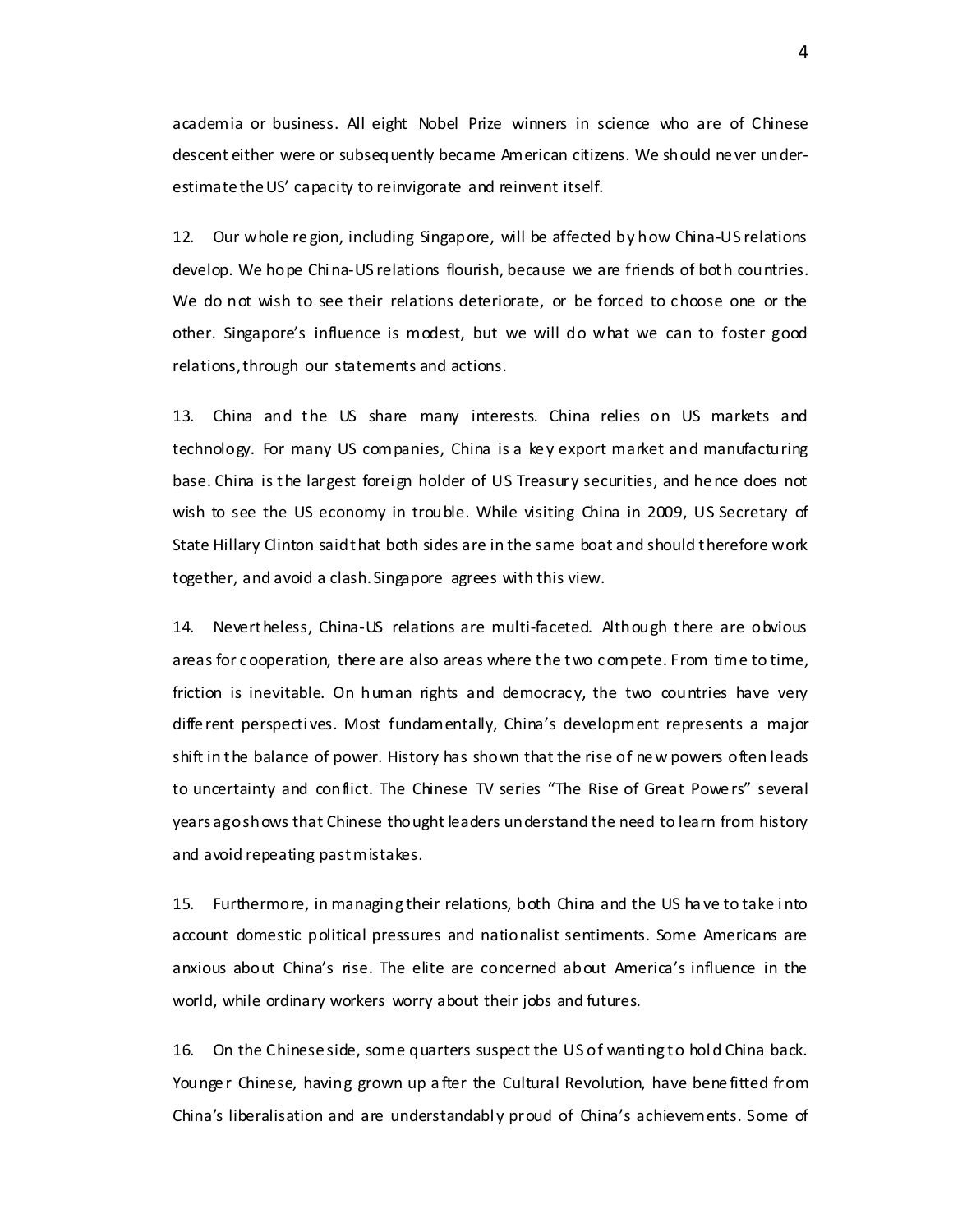them believe that China should be less accommodating, and should a bandon De ng Xiaoping's dictum that China should adopt a low profile internationally  $(4 \cdot \cdot \cdot \cdot)^n$ . Such views are often seen online.

17. Therefore both China and the US have to manage this shift in their relationship wiselyand prudently. They have to strengthen mutual trust and confidence, so that they do not misread the ot her side's intentions and make missteps. We there fore welcome the expansion of dialogues at all levels between the two countries. Informal contacts between defence and security officials, such as during their participation at the Shangrila Dialogue that Singapore hosts every year, help foster mutual trust and understanding.

18. One important factor in US-China relations is Taiwan. Cross-strait relations have long been a potential flash point between China and the US. Cross-strait relations have improved markedly in recent years, especially since the Kuomintang government was elected in 2008. Toda y, the "Three Links" (" at ") have become a reality. Taiwanese voters support more stable cross-strait relations, which has in turn influenced the positions of Taiwanese political parties. Many Asia-Pacific countries welcome these positive developments.

19. The US is and will remain an Asia‐Pacific power. Chinese leaders ha ve welcomed the US' presence in the Asia-Pacific. On a visit to the US in May, National Defence Minister GEN Liang Guanglie acknowledged that the Asia-Pacific was big enough to accommodate bot h the US and China, even though both coun tries ha ve very different national circumstances,strategic needs and interests.

20. Singapore believes that the US' continued presence in the region contributes to Asia's prosperity and security. The US has legitimate long-term interests in Asia, and plays a role in Asia which no other country can. This is not just because of its military or economic strength, but for historical reasons. In the 60 years since the end of World War II, the US presence has created a peace ful environment which e nabled the re gion to thrive. This is why many Asia‐Pacific countries hope that the US c ontinues to contribute to regional peace and stability.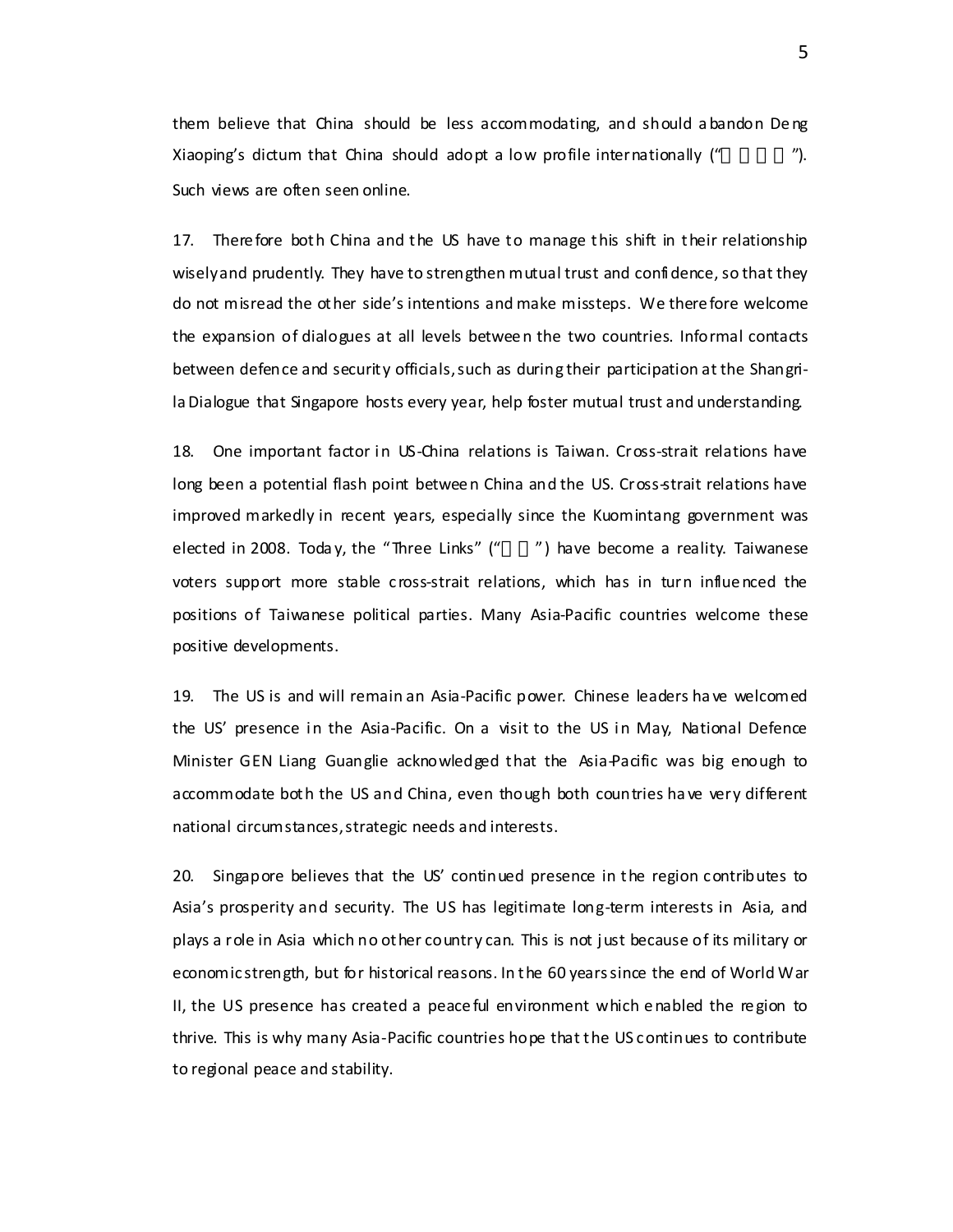21. Despiteoccasional tensions, the US‐China relationship has matured. Both sides are maintaining the overall relationship while managing problems big and small, from denuclearising the Korean pe ninsula to the Chen Guangcheng incident. Leaders from both sides recognise their major shared interests. The Chinese leadership is able to look beyond immediate and tra nsient bilateral problems and take a long‐term perspective. Successive US Presidents have quickly learnt the importance of maintaining a constructive relationship with China, re gardless of what was said during their election campaigns. The y accept that t he US cannot expect to remake China in its own image, much as some Americans would like to.

22. Thoughtful Americans, both Democrat and Republican, also understand that any attempt to contain China is doomed to fail. US-China relations in the  $21<sup>st</sup>$  century cannot be compared to ties between the US and the Soviet Union during the Cold War. Trade between the US and Soviet Union was negligible, and nuclear deterrence was the primary stabilising factor. Today, China a nd the US are profoundly intertwined, and their relationship is stabilised by mutual economic depe ndence. The US cannot hold China back without hu rting itself at the sametime. Neithe r would European or Asian countries join such a misguided effort to contain China. My Foreign Minister stated this view clearly in a widely reported speech in Washington earlier t his year, a view whic h many American officials accepted. Ultimately, both China and the US must develop a new *modus vivendi* that reflects current realities and benefits both sides.

### CHINA'S ROLE IN THE REGION

23. Besides forging good relations with the US, China also has a strategic i nterest in a stable and prosperous Asia. A thriving neighbourhood will be a valuable part ner in China's development, and a source of investments and raw materials. Atranquil security environment will enable China to foc us on its development goals, and not be distracted by regional tensions.

24. A stable and prosperous Asia requires closer cooperation amongst the stakeholders in the region. Such a framework for regional cooperation is gradually forming. ASEAN is the foundation of this. It anchors the larger regional security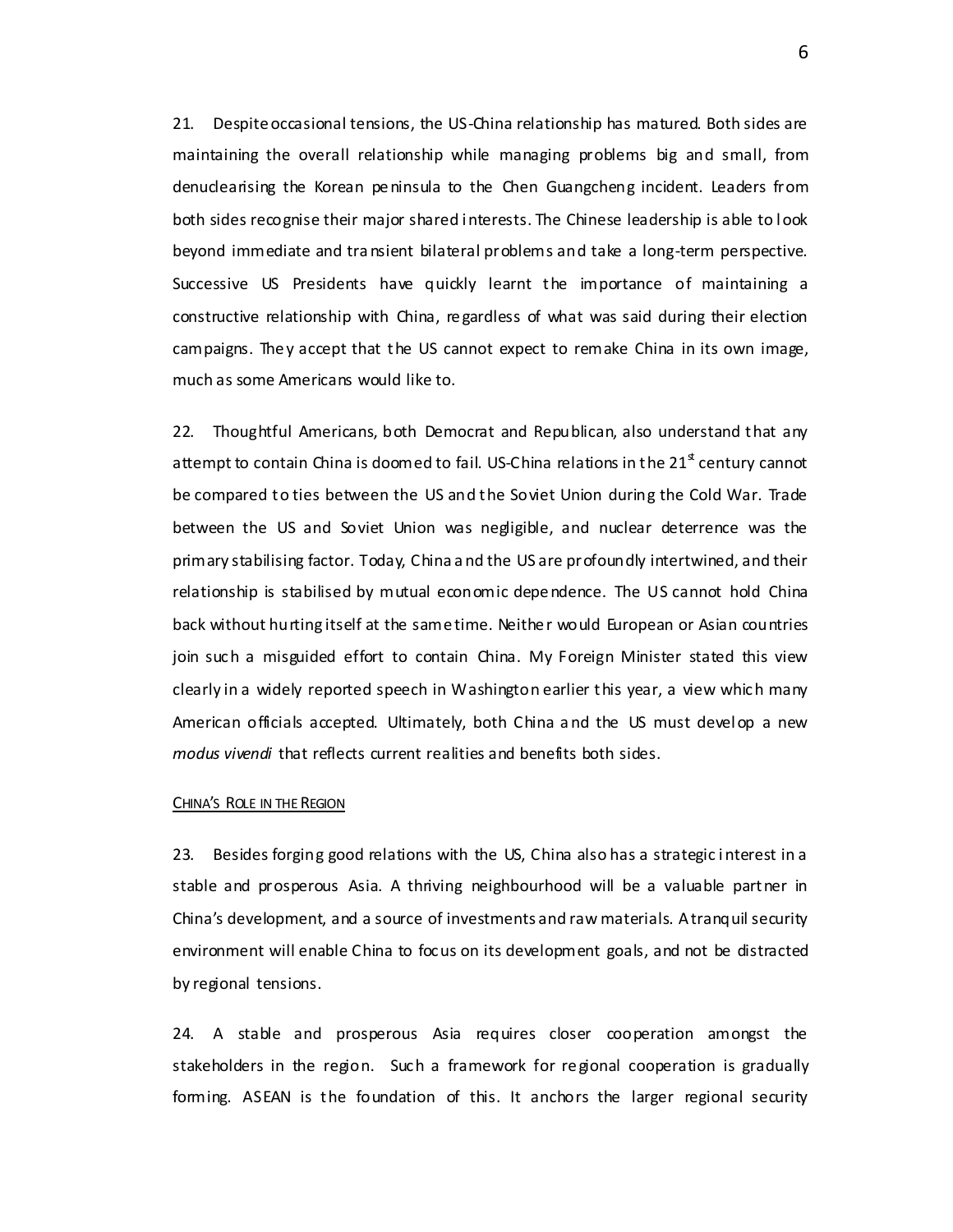architecture including the ASEAN+3 grouping and the East Asia Summit (EAS). At the same time, it is important that Asia does not become a closed bloc. It needs to keep an open architecture and maintainclose links across the Pacific with the Nort hern American and Latin American countries. Hence the significance of APEC, whose leaders are meeting this weekend inVladivostok.

25. These groupings bring Asia‐Paci fic countries together to discuss and cooperate on many issues, including economic integration, political-security developments, and functional cooperation. They have also pa ved the way for a network of free trade agreements among themselves.

26. ASEAN centrality is key to the regional framework. All the major powers are com fortable to let ASEAN take the lead, and to be the fulcrum of the discussions and cooperation. But this re quires an ASEAN that is unite d, e ffective, and friendly with all the major powers, including Chi na. A divide d or discredited ASEAN will lead to a scenario where the member states are forced to choose between major powers, and Southeast Asia becomes a new arena for rivalries and contention. No one wins.

27. I am happy that China has been engaging ASEANactively. China is ASEAN's largest trading part ner while ASEAN is China's t hird largest tra ding partner. ASEAN and China have an FTA which was launched in 2000, when Zhu Rongji was Premier. This bold initiative was motivated not only by e conomic be nefits but also the desire of bot h sides to fo rge a strategic partnership. China also cooperates with ASEAN countries on a broad agenda, including infrastructure development (under the ASEAN Connectivity Masterplan), energy, culture and public health. All ASEAN members welcome China's engagement and are keen to expand our mutually beneficial partnership.

#### THE SOUTH CHINA SEA

28. Nevert heless, despite the deepening relations between China and ASEAN, issues will inevitably arise from time to time, either between China and ASEAN as a whole, or between China and individual ASEAN member nations. One such issue is the te rritorial disputes in the South China Sea. I will elaborate on this cu rrent topic, in the hope t hat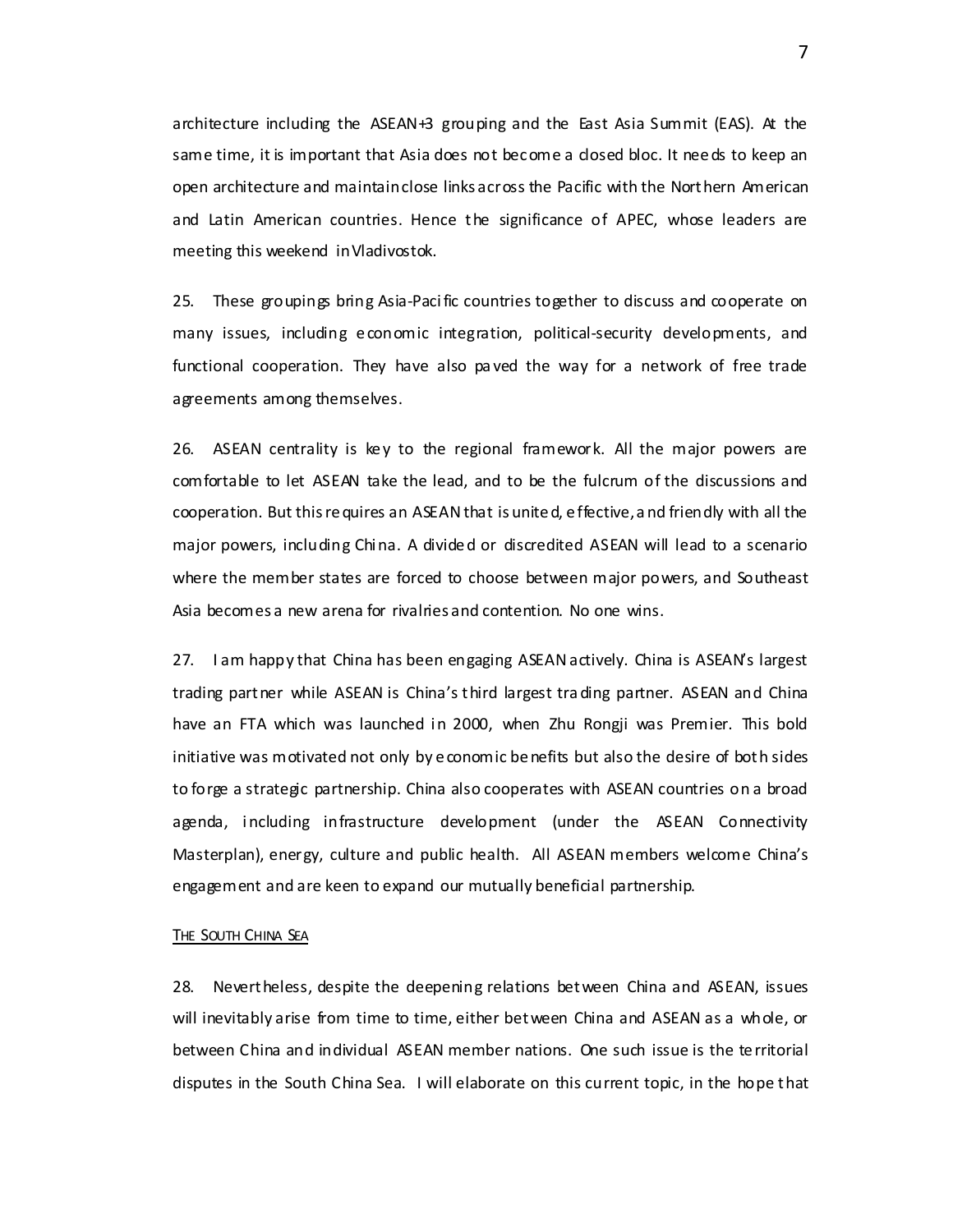you will understand better Singa pore's position, and ou r basic c onsiderations in foreign policy issues.

29. Sovereignty disputes are complex a nd hard to resolve. No side can easily abandon their claims without high political costs. The many overlapping claims by multiple claimants in the South China Sea are unlikely to be resolved any time soon. Hence in Singapore's view, the involve d parties must manage the disputes responsibly. All sides should avoid escalating tensions or precipitating con frontations that will affect the international standing of the region.

30. Singapore has taken a clear and consistent position on the South China Sea issue. We are not a claimant country, take no sides in any of the territorial disputes nor can we judge the merits of the various claims. However, Singa pore does have certain critical interests at stake.

31. First, as a very small country, we have a fundamental interest in the peaceful settlement of international disputes in accordance with i nternational law. He nce we believe the disputes in the South China Sea over territorial sovereignty and maritime resource rights should be resolved peacefully and in accordance with international law, including UNCLOS.

32. Second, t rade is the life blood of our economy. Our fo reign tra de is three times our GDP. Freedom of navigation is therefore a fundamental interest, especially along our sea lanes of communications. We have only two: the Malacca St rait and the South China Sea. Therefore the South China Sea is strate gically important for our survival and development. However the South China Sea disputes play out, free dom of navigation must be maintained. Ships of many nations use t he South China Sea, so I am sure these countries would share Singapore's concern on this point.

33. Third, as a small Southeast Asian country, ASEAN is critical to Singapore. Singapore's security depends on a peace ful and stable Sout heast Asia, which in turn depends on a cohesive ASEAN. ASEAN must remain united to be able to exercise influence on the international stage, to have our voices heard, and to secure and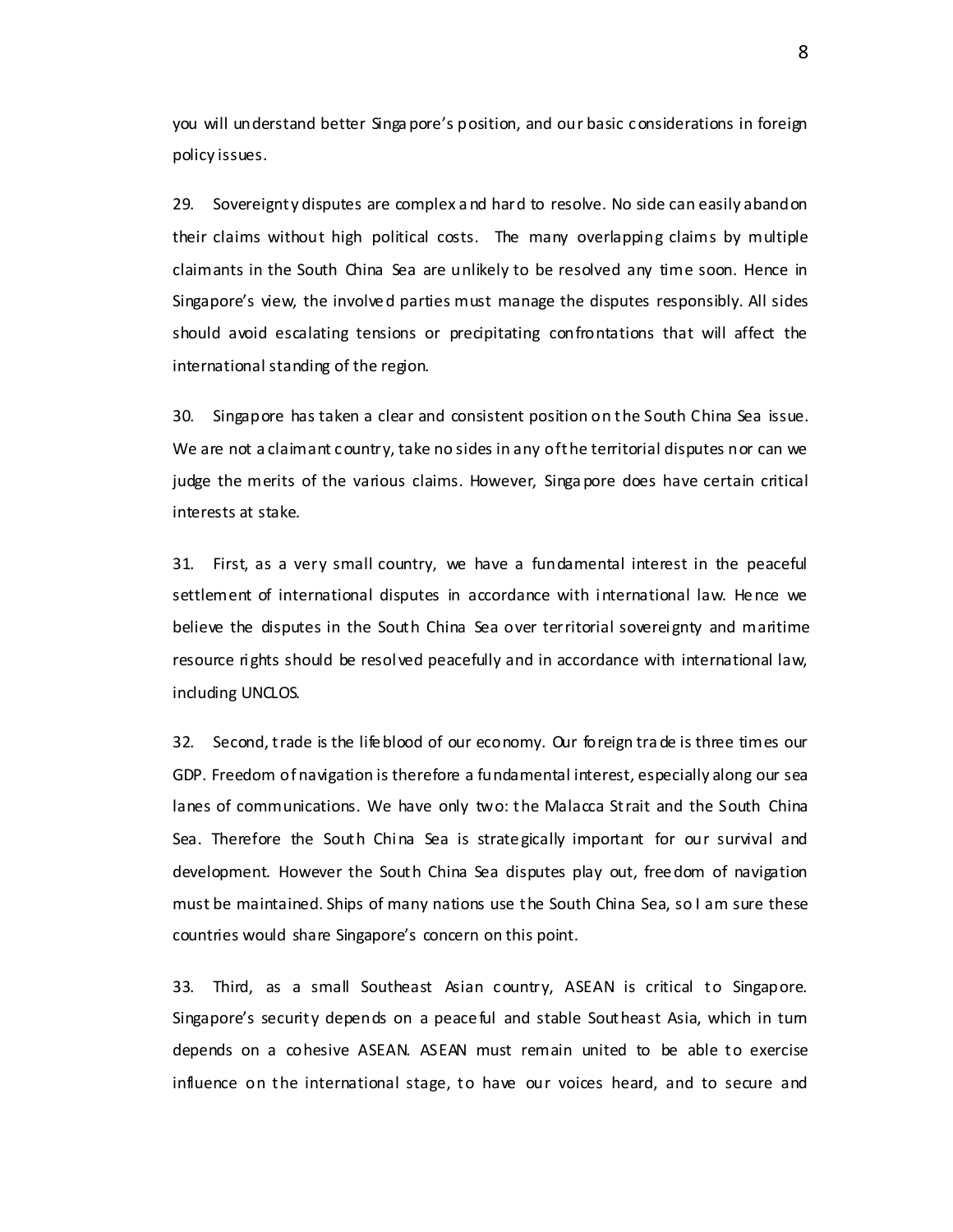advance our common interests. If ASEAN is weakened, Singa pore's security and influence will be diminished.

34. Turning to recent events, the South China Sea is a major issue in the heart of ASEAN's own region. For ASEAN not to address it would severely damage its credibility. ASEANmust not take sides on the various claims, but it has to take a nd state a position which is neutral, forward-looking, and encourages the peace ful resolution of issues. The 6-point principles on the South China Sea recently proposed by Indonesia does that. ASEAN has accepted these principles. This is a positive development. We also hope t hat ASEAN and China will start talks on a Code of Conduct (COC) soon.

35. ASEAN and China have wide r interests at stake in the Sout h China Sea issue t oo, besides sovereignty and maritime rights. Many countries are watc hing us closely. They will read how China deals with difficult bilateral problemswith its neighbours as a sign of what China's rise means for the world. They will scrutinise ASEAN to see if it can deal with di fficult issues effectively. ASEAN a nd China must not allow this isolated issue to affect their overall positive relationship. The account between China and ASEAN islarge and overwhelmingly positive, and should remain so.

## CHINA‐SINGAPORE PARTNERSHIP

36. I have spoke n candidly about the oppo rtunities and challenges facing China, and facing the region as it adjusts to a growing China. As a small country, Singa pore ta kes the world as it is. We pursue an independe nt forei gn policy that is underpinned by our national interests. We value our close ties with China and other countries. However, Singa pore is in a unique geopolitical position. We have a Chinese majority population. We are surrounded by neighbours who are majority non-Chinese, with Chinese minorities whose position is often politically delicate. This is why Singapore alwa ys needs to be seen to be acting independently on its own be half. As an indepe ndent, objective voice, we can speak with cre dibility, and will be most use ful to our friends and partners.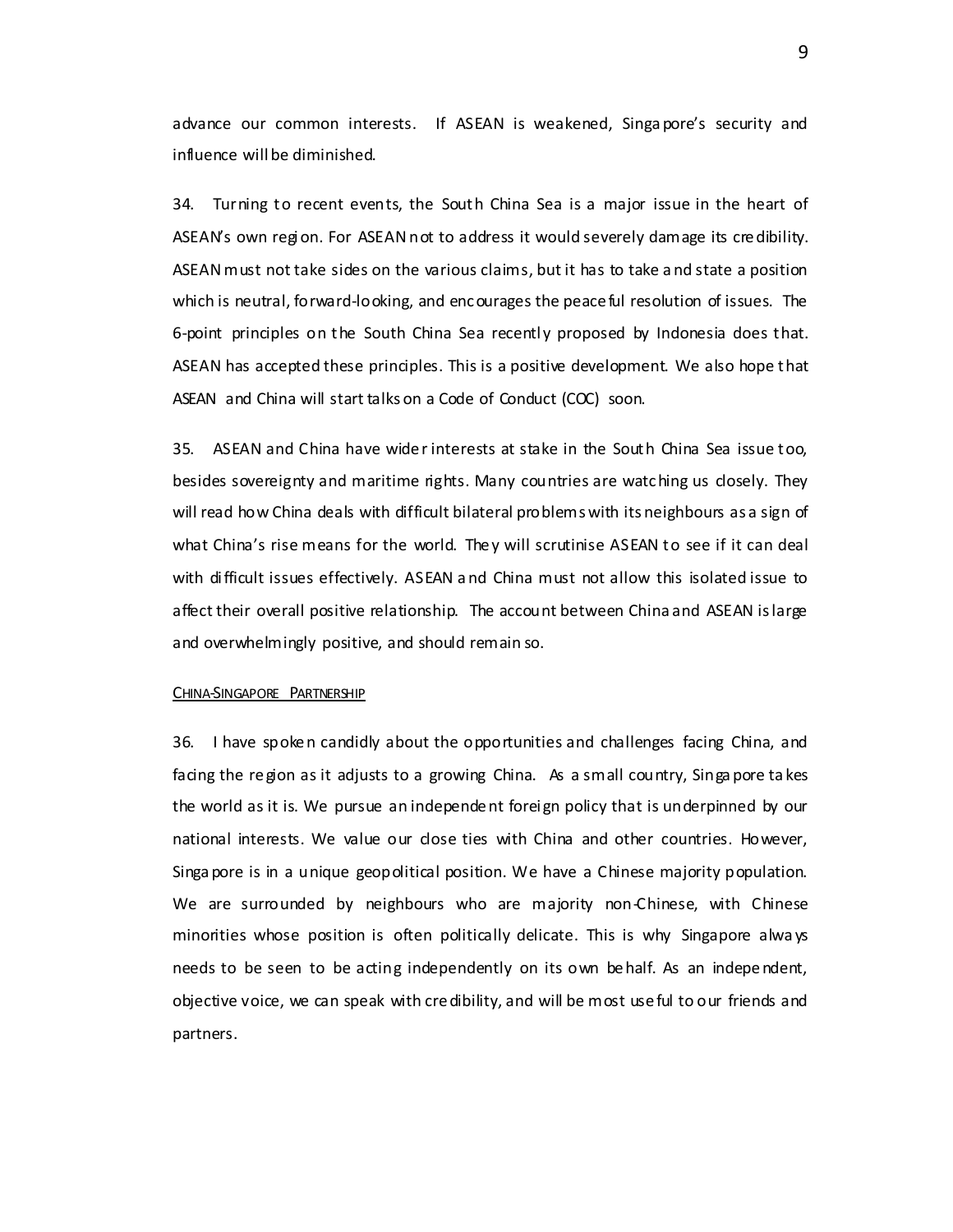37. I am happy t hat Singapo re and China have had a long, productive and mutually beneficial relationship. It started long be fore we established formal diplomatic relations in 1990, and even before Deng Xiaoping visited Singapore in 1978.

38. Over the last few decades, China has been completely transformed by t he reform and liberalisation policy, and Singapore too has changed greatly. Both continue to evolve. Our partnershi p too has evol ved with our needs and circumstances. In 19 94, we launched the Suzhou Industrial Park (SIP), adapting Singapore's experience with integrated industrial de velopment and urban planning to China's context. I am happy that many Chinese cities and provinces have since implemented ideas from the SIP. This project has far exceeded our expectations.

39. When China started to focus on sustainable development, we embarked on the Tianjin Eco‐city project in 2007. In more recent projects we are emphasising the software aspects of de velopment, for example in the Guangzhou Knowledge City and the Singapore‐Sichuan Hi‐Tech Innovation Park (HTIP). I visited the Tianjin Eco‐city and HTIP this week, and was impressed by their progress. This J uly, Singapore and China agreed to designate a Chinese bank in Singapore as an RMB clearing bank. This will benefit companies doing business in China, and help to promote international use of the RMB. This evening, Premier Wen Jiabao and I will witness t he signing of a greements to establisha Food Zone in Jilin. The Jilin Food Zone will be a premium food zone, anc hored by a Food Safety System modeled after Singapore's systems and processes.

40. Our partnership must continue to develop. Singapore is in a new phase of development. We seek to upgrade our economy and quality of life, and adapt our society and political system for a different world. The world is in flux, and we are feeling our way forward. China is similarly in transition. Some of its c hallenges are similar to Singapore's, albeit on a much larger scale.

41. One issue facing Si nga pore is balancing between economic growth and social development, so as to create not just a prosperous economy but also a harmonious and inclusive society. China too is foc ussed on this challenge. Under the framework of the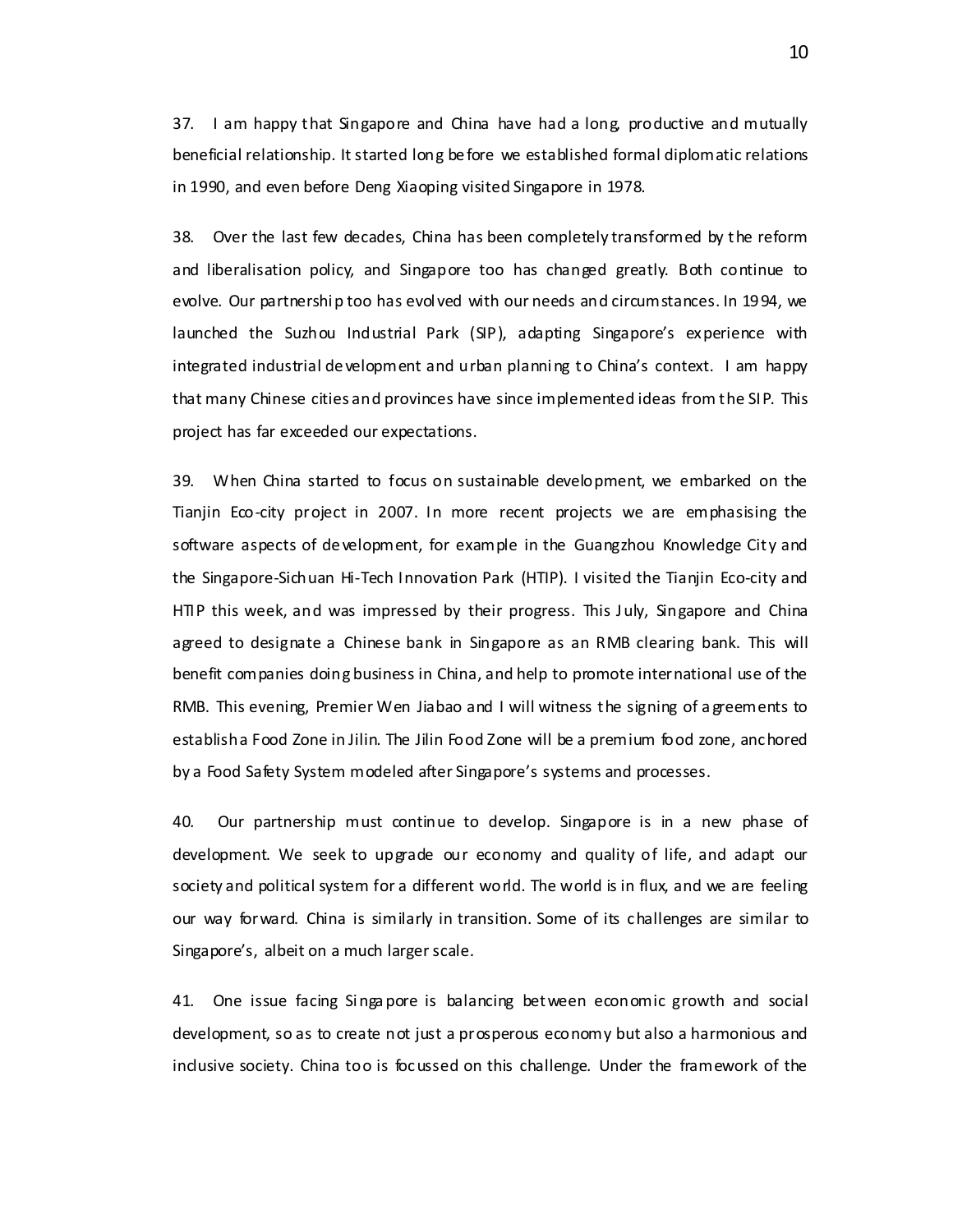Singapore-China Joint Council for Bilateral Cooperation (ICBC), we are broadening our cooperation into social management.

42. Another issue is the impact of the internet and social media. China has hundreds of millions of netizens, while Singapore is a very wired country. The advantages of the internet are clear, but its eve ntual impact on our societies and cultu re remains to be seen. The 3rd China‐Singapore Leadership Forum in May, led by Ce ntral Organisation Department MinisterLi Yuanchao and my Deputy Prime Minister Teo Chee Hean, shared experiences on managing the socialmedia.

43. There are other parallels between our two countries. Singapore hopes to leam from China's approac hes and ideas, a nd hopes that our experience can continue to be interesting and relevant to China.

## **CONCLUSION**

44. I have shared my thoughts on the long-term opport unities and challenges facing China, and itsrelations with other countries.

45. The international media tends to focus on China's political and economic issues of the day: whether its ec onomy is poised for a "soft landing" or "hard landing", or whether share prices are going up or down. I cannot predict whether the Shanghai stock exchange will close higher or lower tomorrow, but I am confident a bout China's longterm prospects.

46. I believe that the Chinese government and people are determined to ove rcome its various challenges. I have e very confidence that China will find its own path to success. I am also confident t hat China's success will usher in an extended period of peace and prosperity for itself, Asia and the entire world. I therefore wish China well and look forward to many more years of close cooperation between Singapore and China.

. . . . .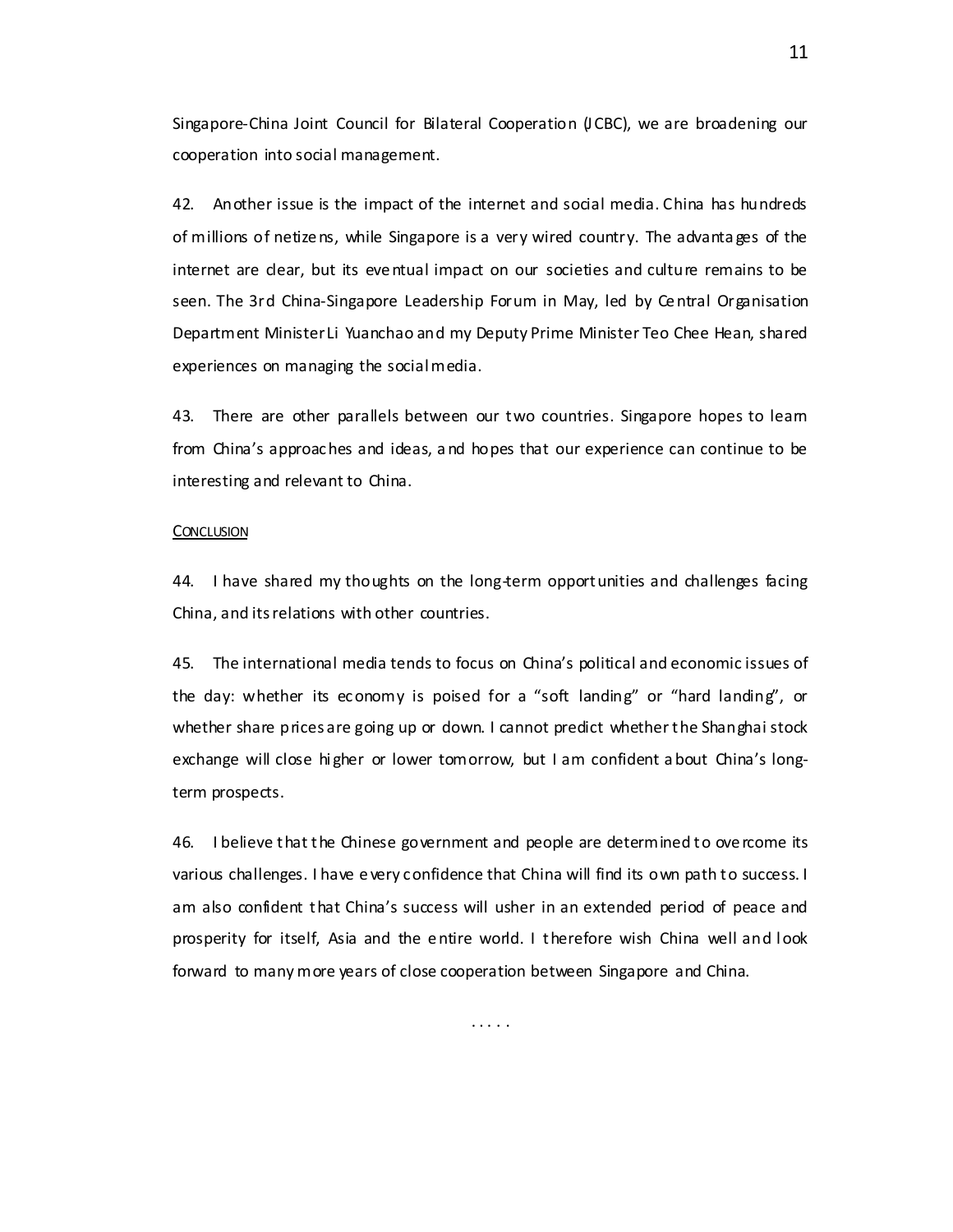**2012**年 **9** 月 **6** 日

 $1.$ 

 $2005$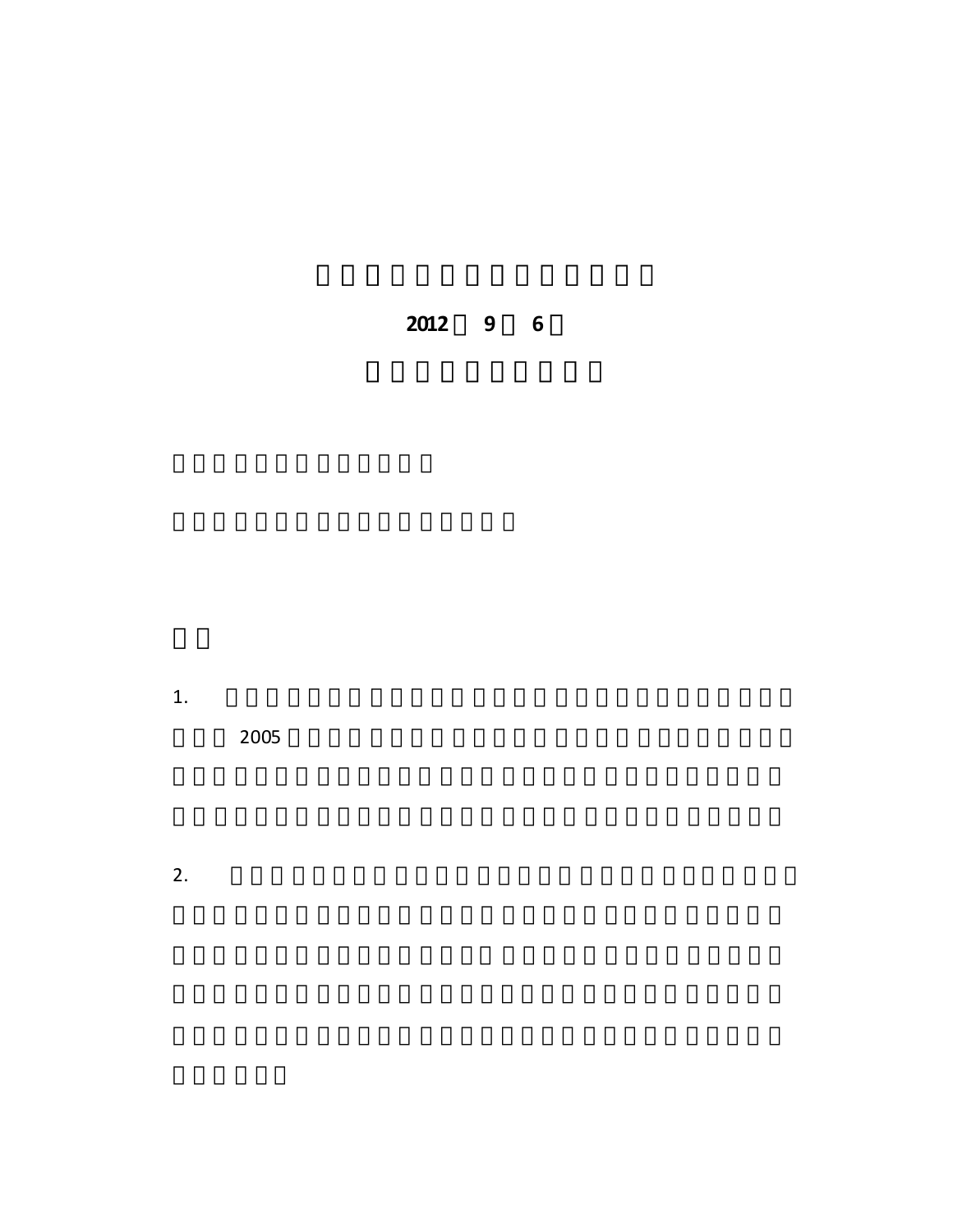$2008$ 

(Bear Stearns)

(Lehman Brothers)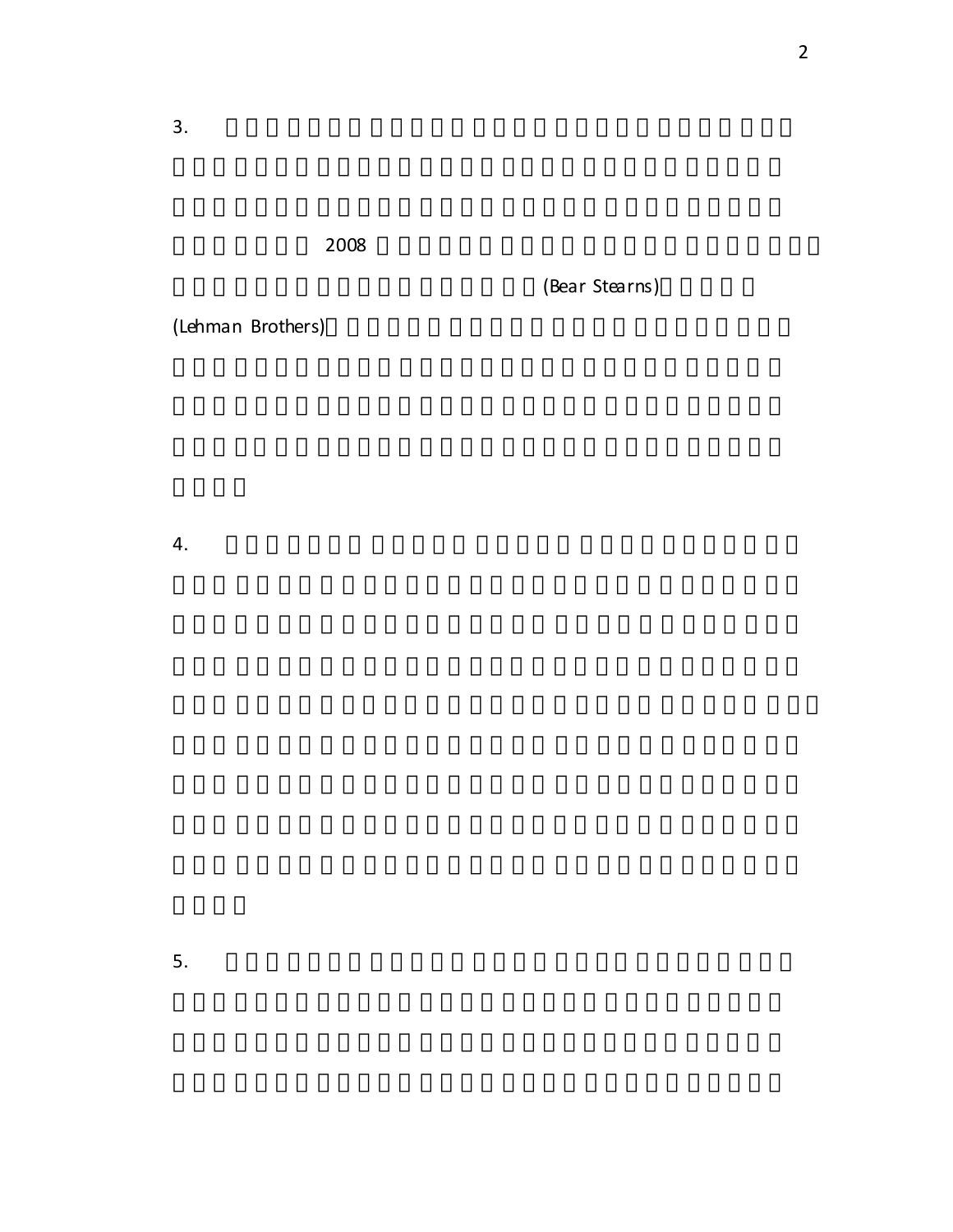$7.$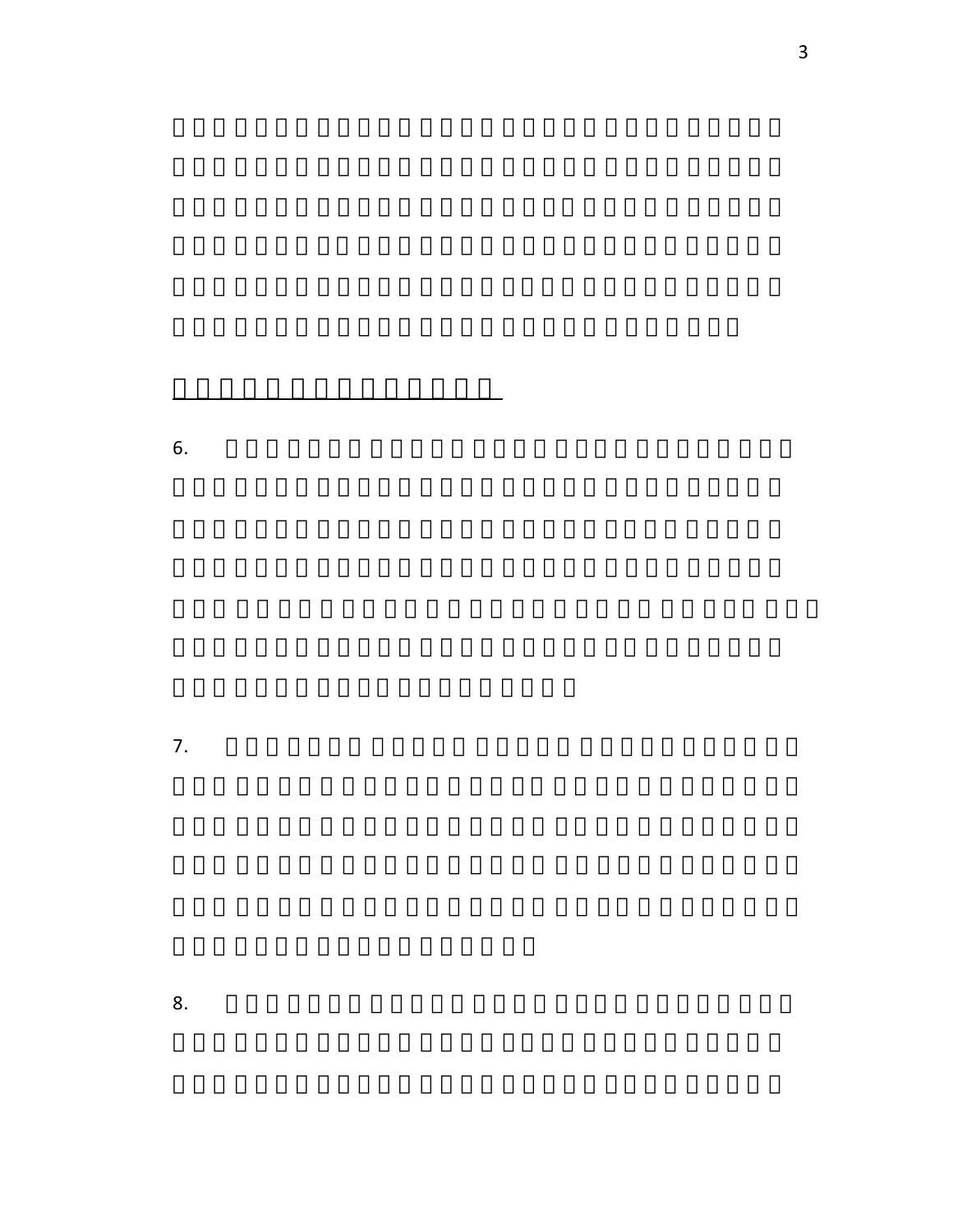$10.$ 

 $11.$ 

 $12.$ 

 $\rightarrow$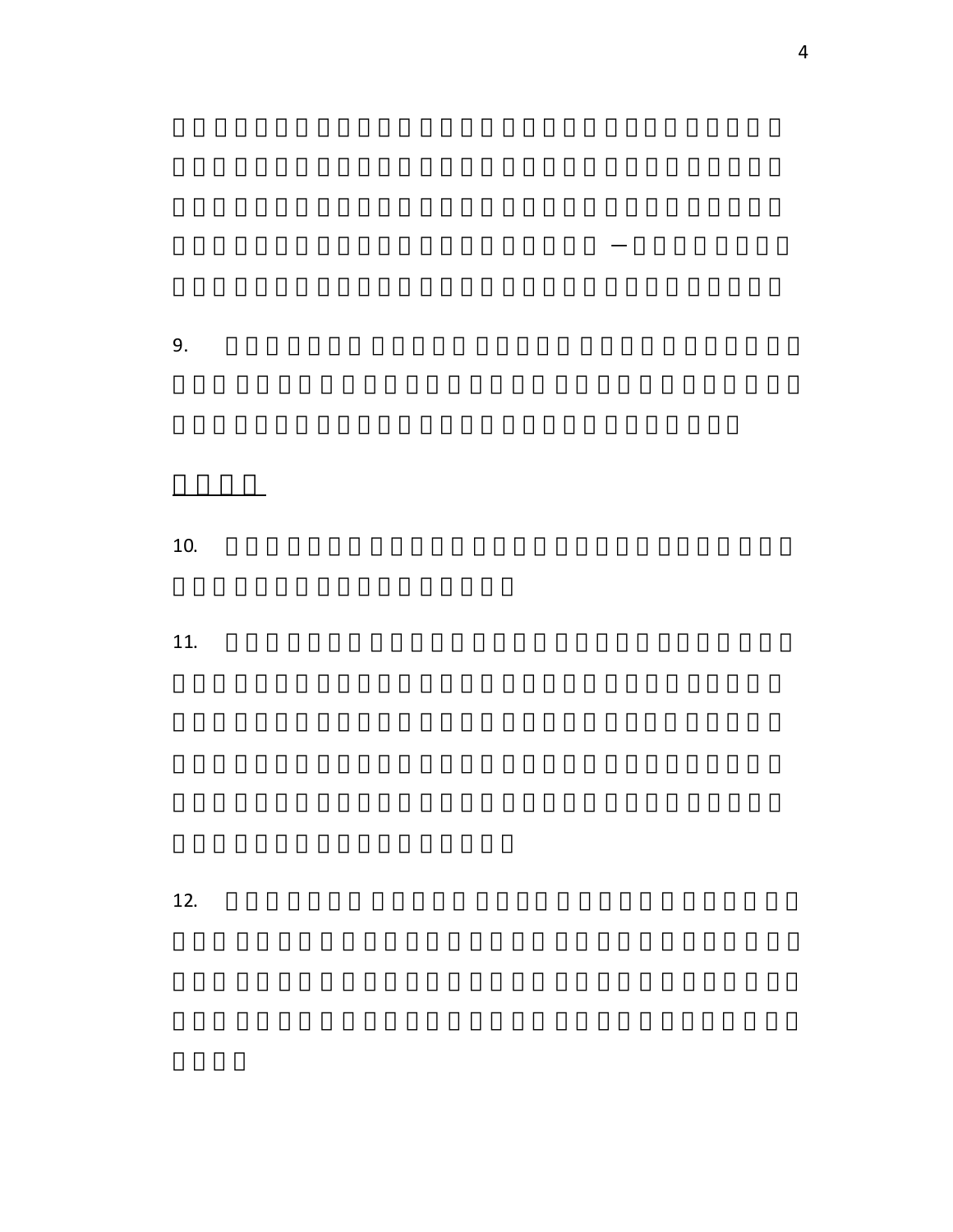13.  $\blacksquare$ 

 $2009$ 

 $14.$ 

 $15.$ 

 $16.$ 

 $17.$ 

 $n$  and  $n$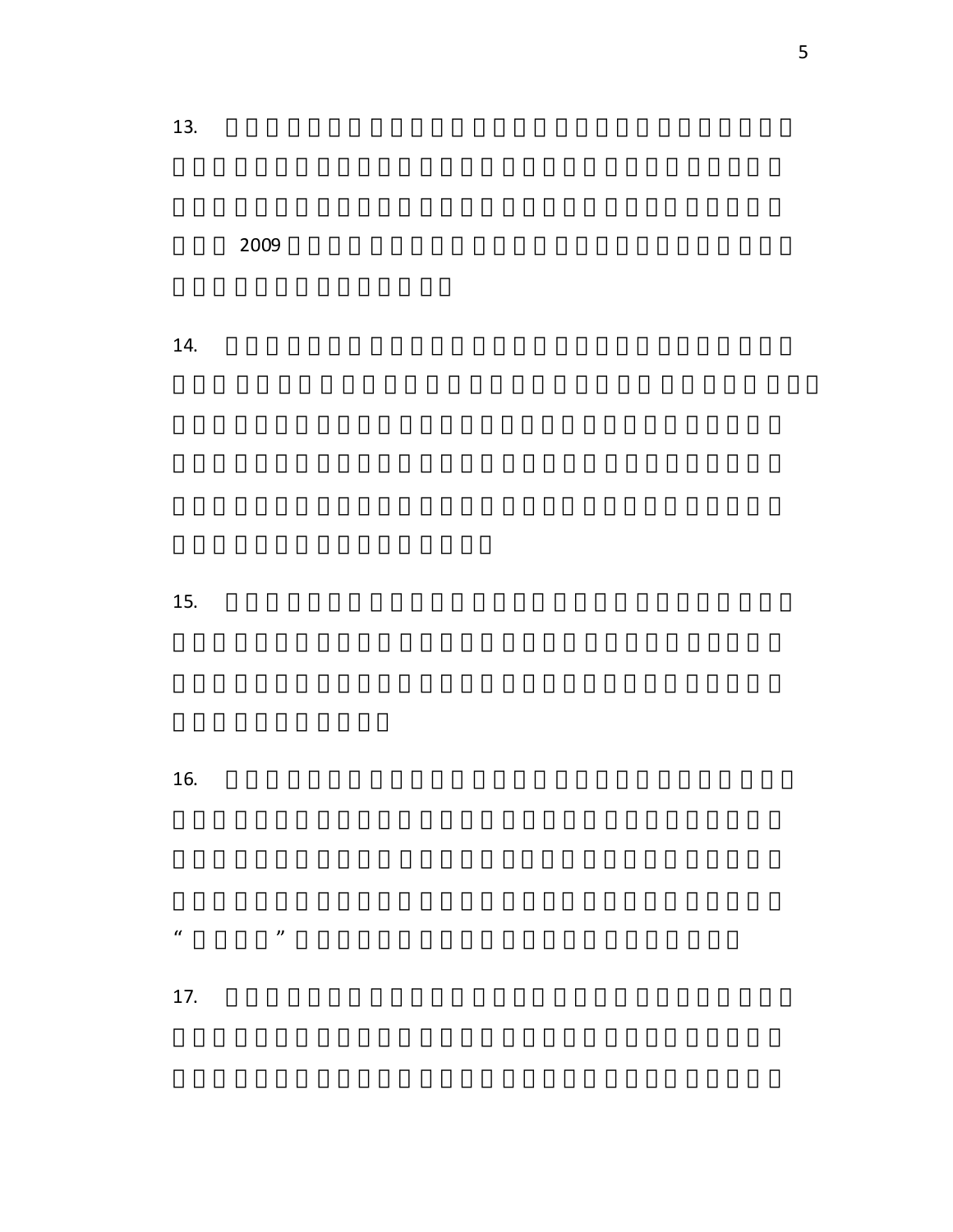$2008$  " "

 $19.$ 

 $20.$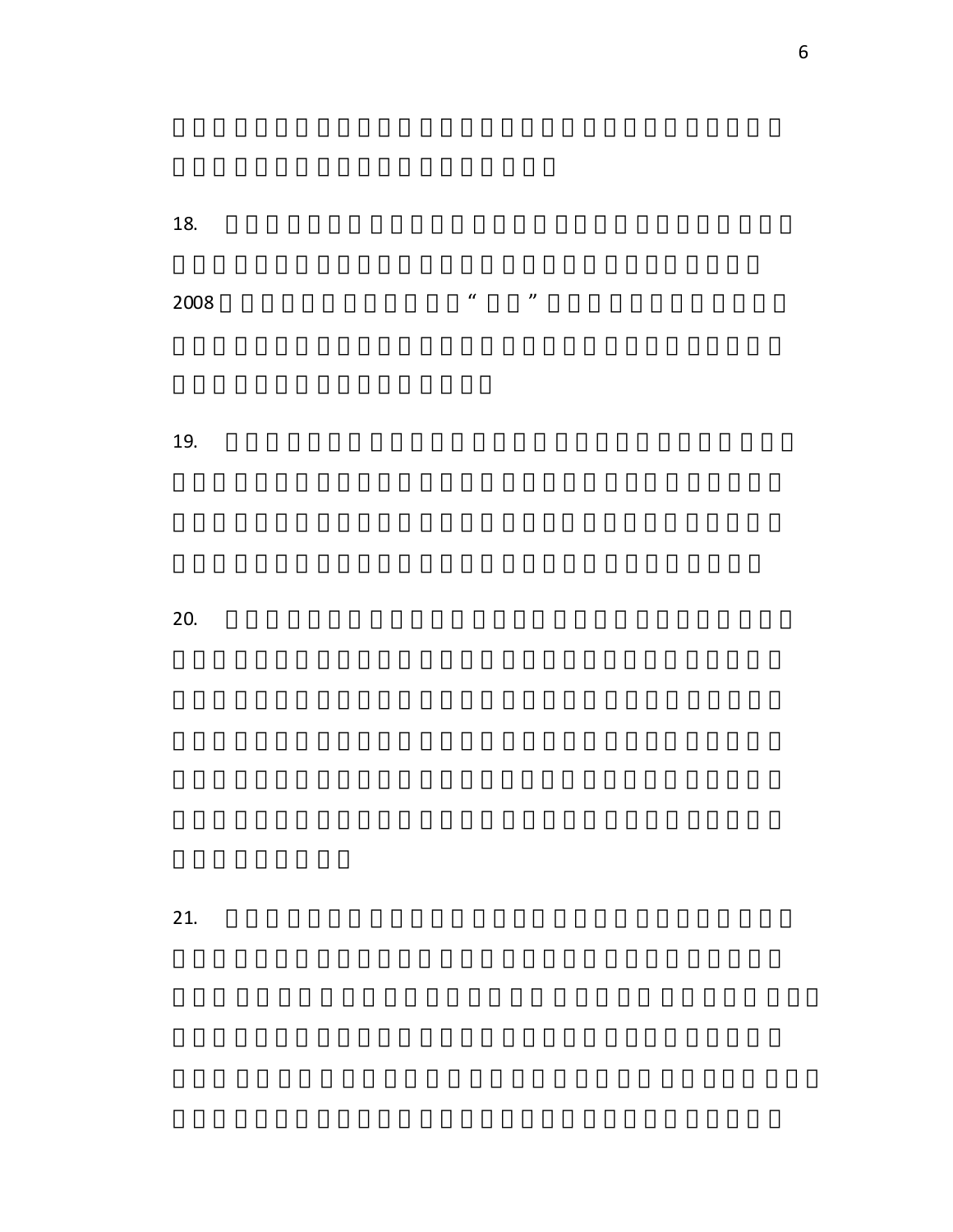$21$ 

 $\mu$  and  $\mu$  and  $\mu$ 

 $23.$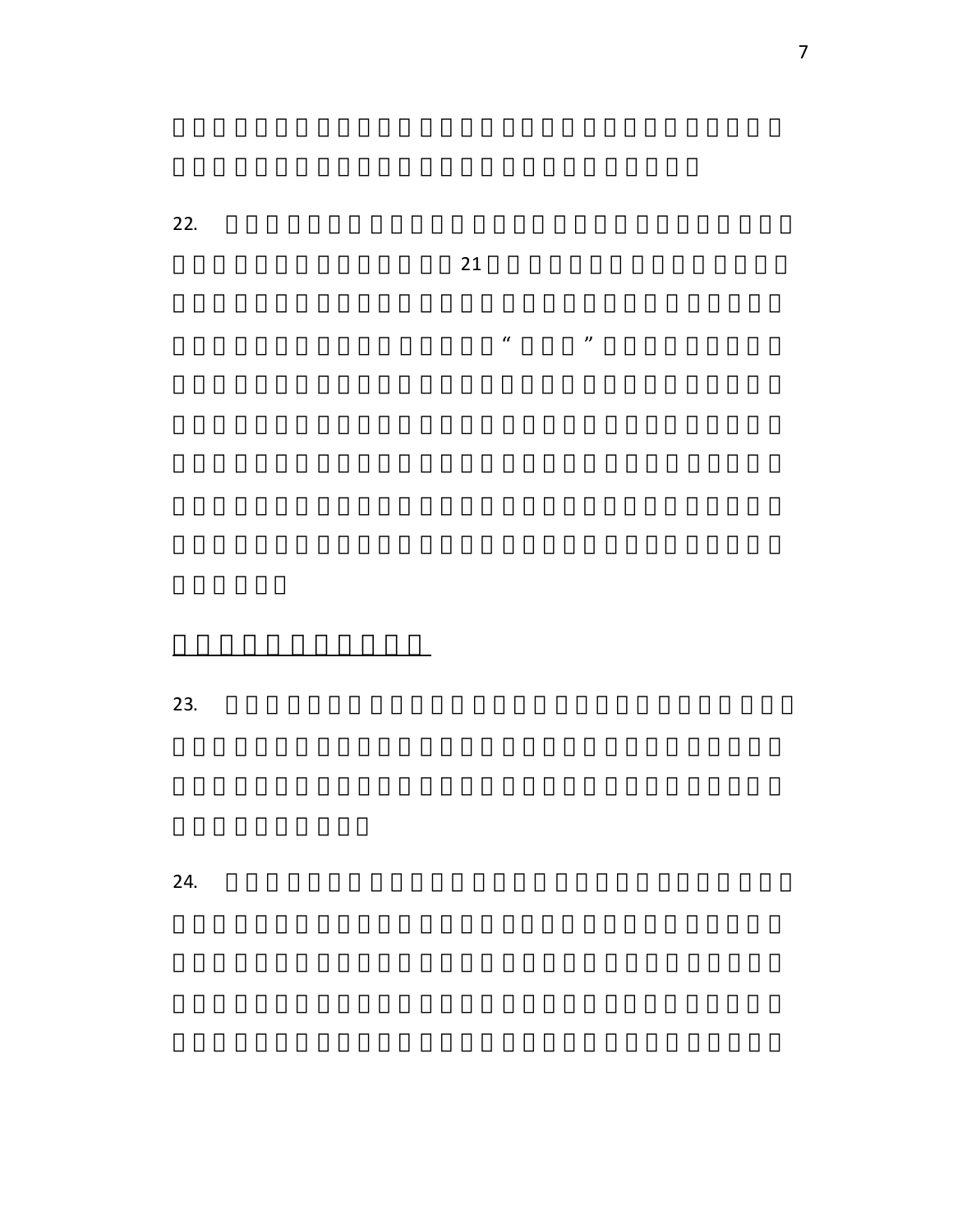APEC

 $25.$ 

 $26.$ 

 $27.$ 

 $2000$ 

南中国海的问题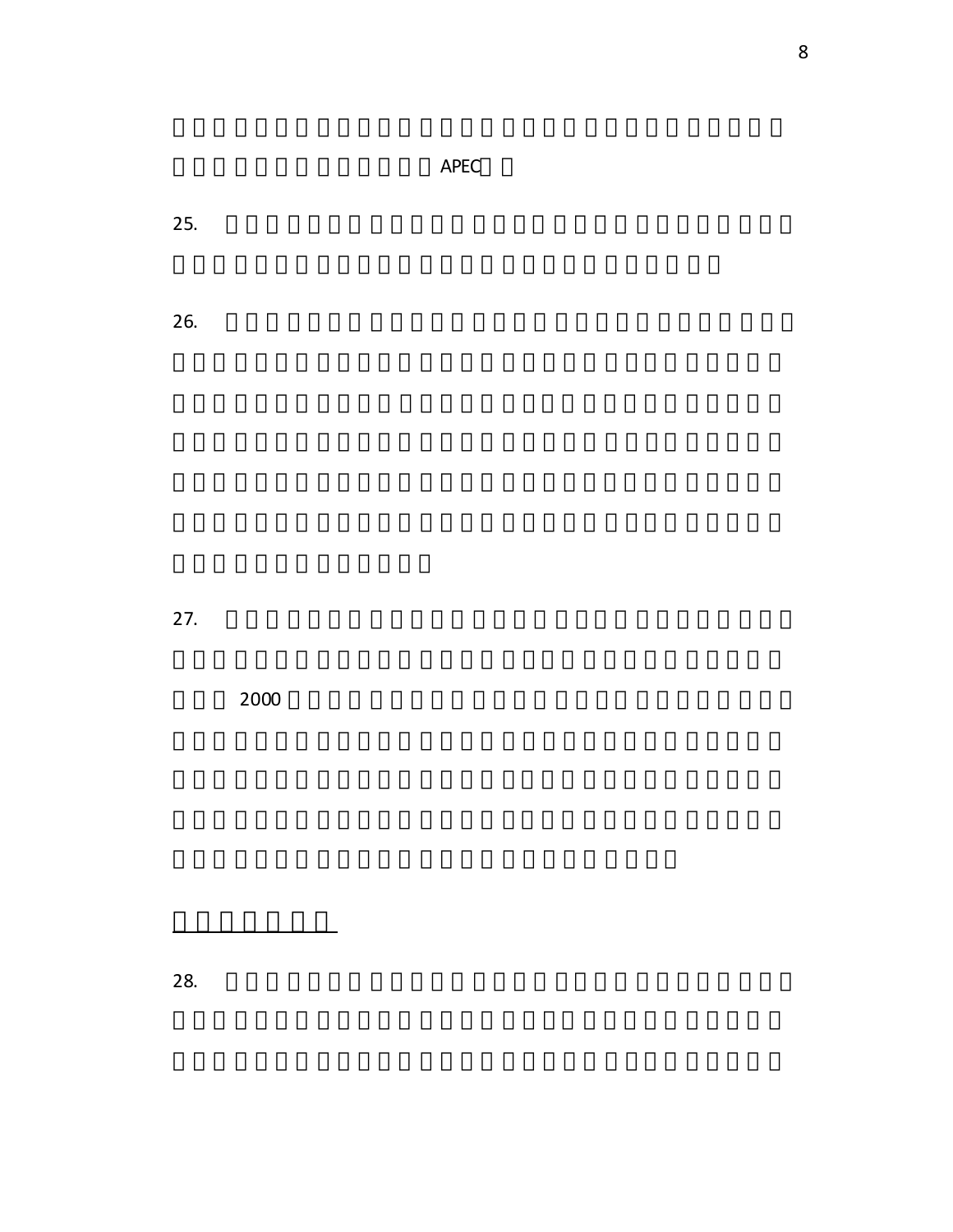$30.$ 

 $31.$ 

 $32.$ 

 $GDP$  3

UNCLOS

 $33.$ 

9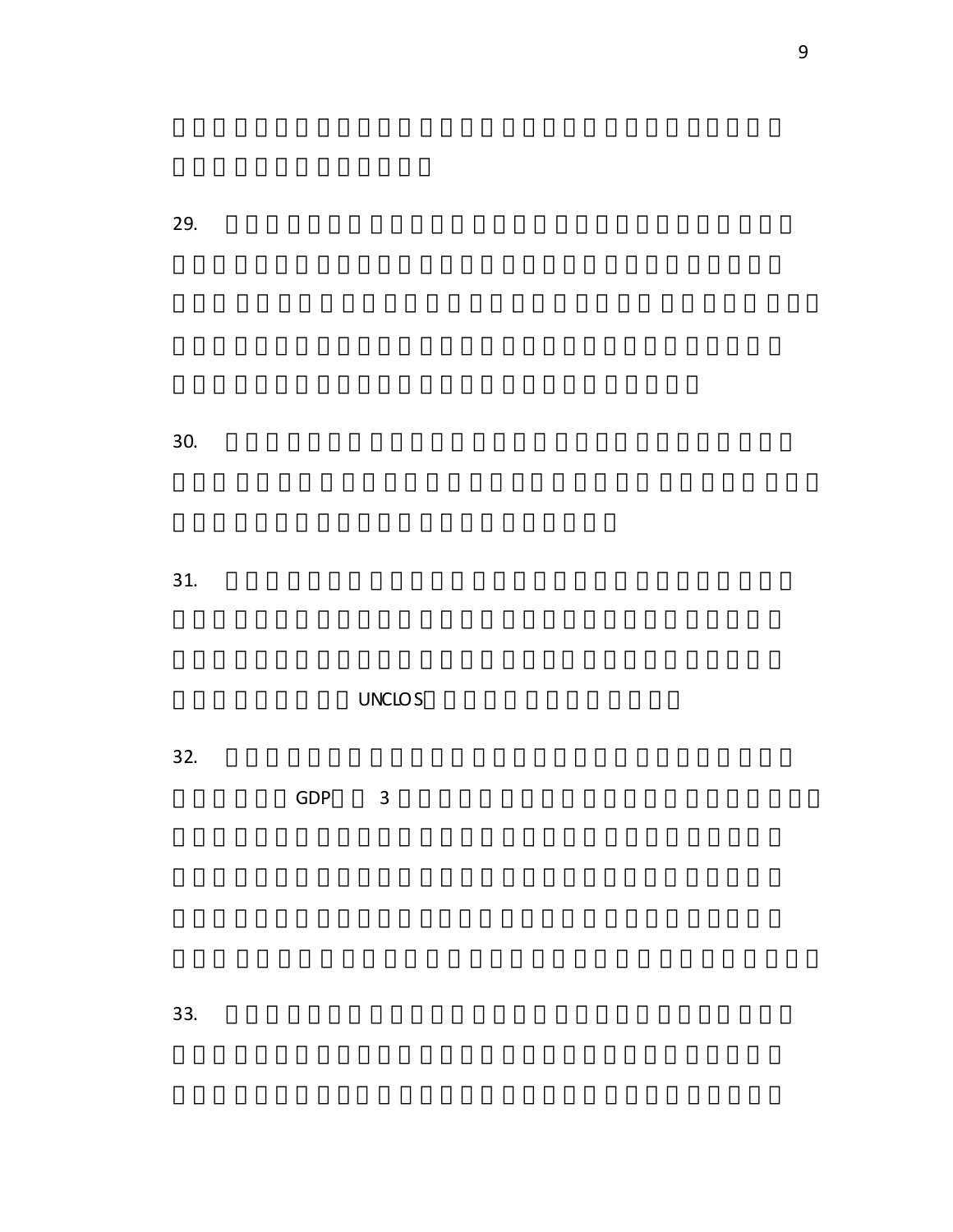**34. community** 

 $35.$ 

 $\overline{R}$ 

 $\overline{R}$ 

 $\mu$  and  $\mu$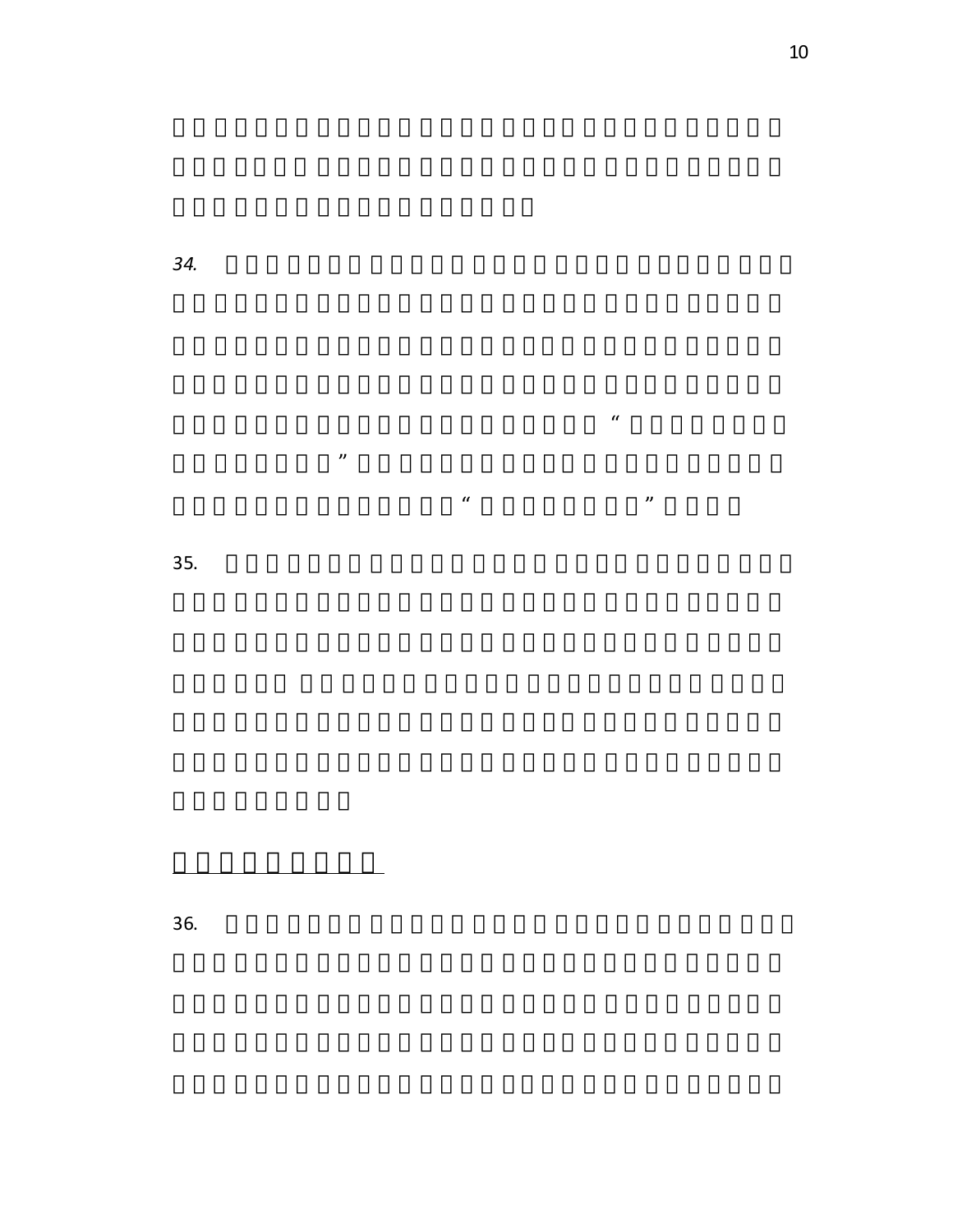$1978$  and  $1990$ 

 $38.$ 

 $1994$ 

 $39.$ 

 $\overline{7}$ 

 $\mu$ 

 $\mathbf n$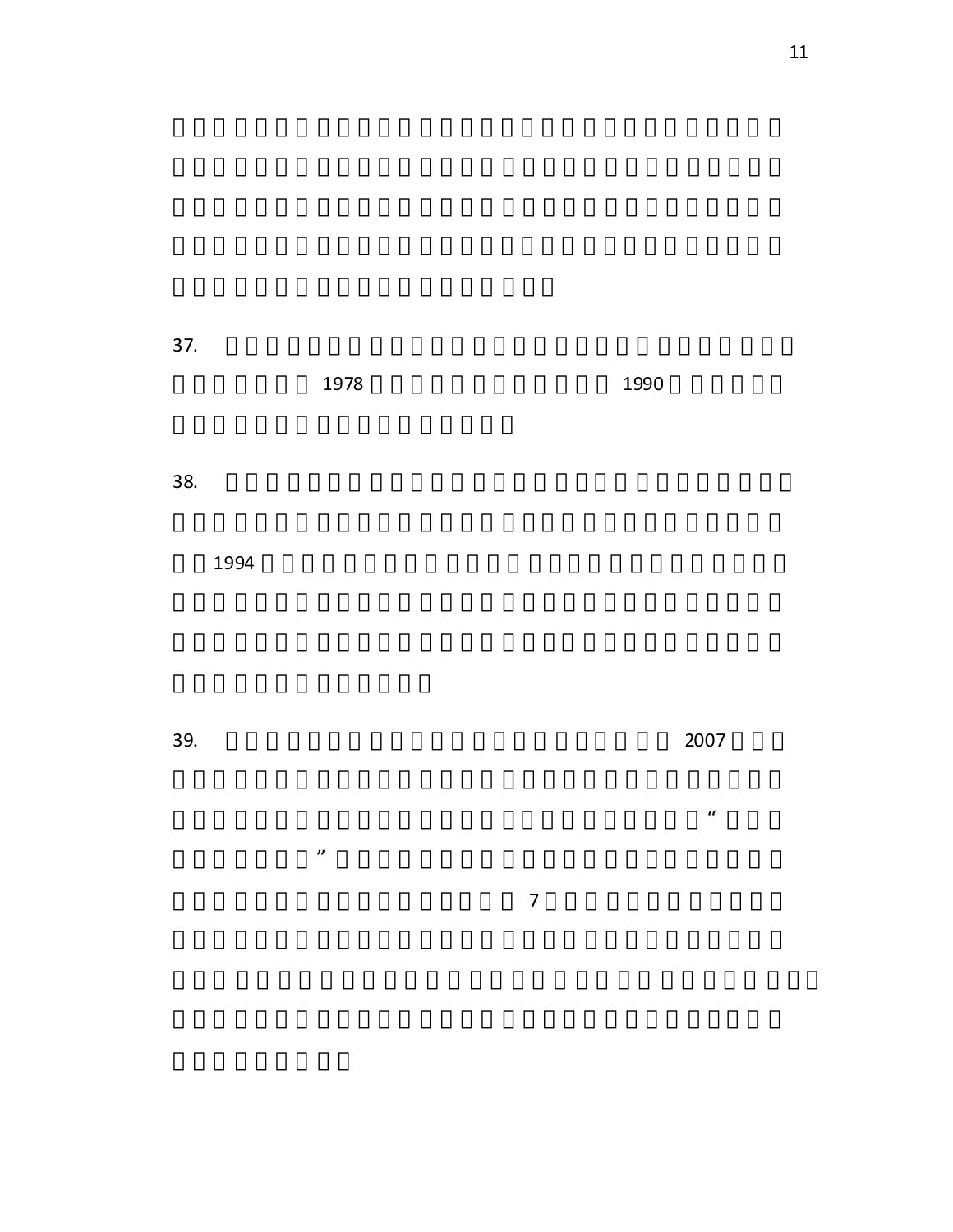$41.$ 

 $JCBC$ 

 $n$  where  $n$  and  $n$  and  $n$ 

 $42.$ 

 $43.$ 

 $44.$ 

结论